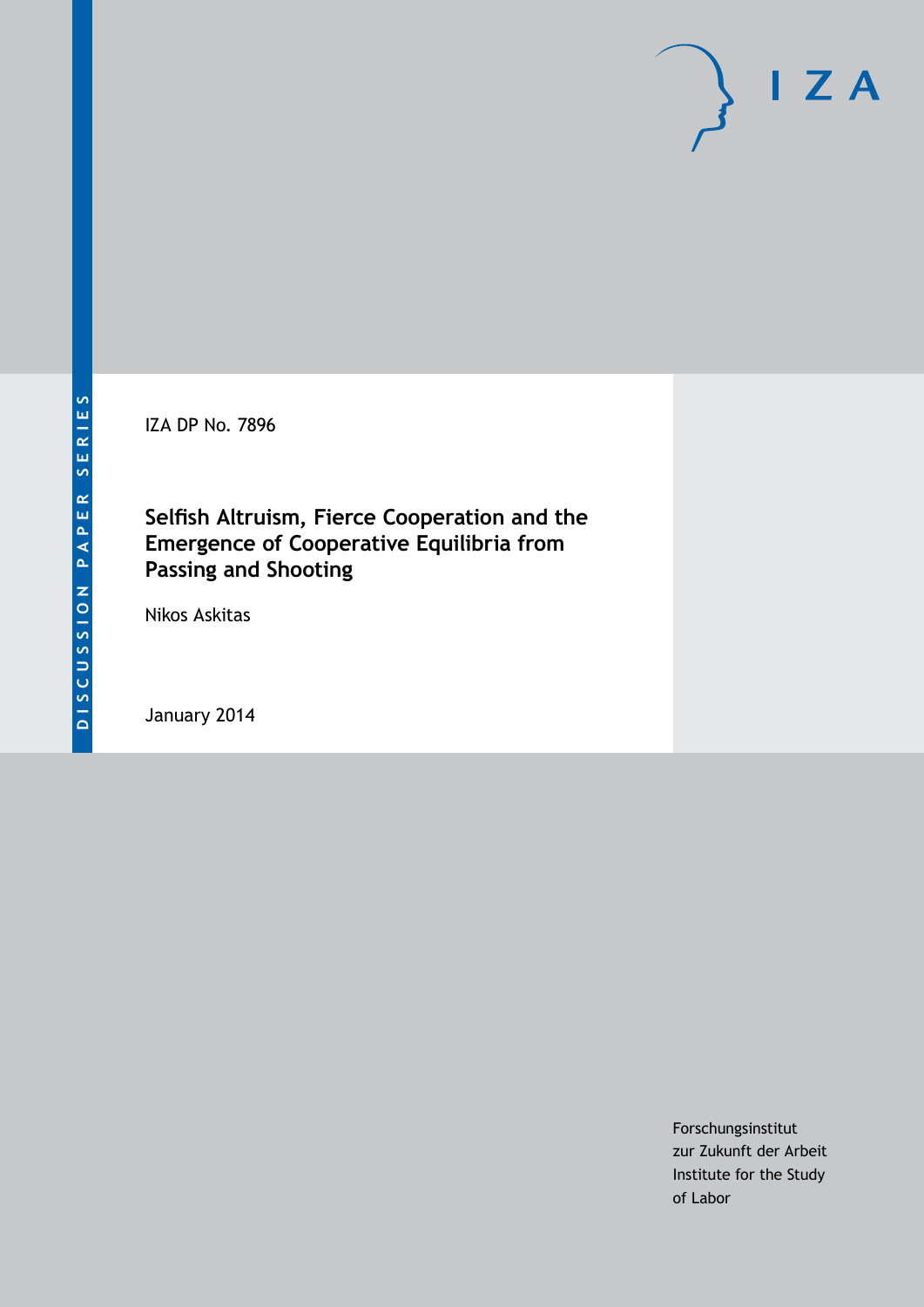# **Selfish Altruism, Fierce Cooperation and the Emergence of Cooperative Equilibria from Passing and Shooting**

**Nikos Askitas** *IZA*

Discussion Paper No. 7896 January 2014

IZA

P.O. Box 7240 53072 Bonn Germany

Phone: +49-228-3894-0 Fax: +49-228-3894-180 E-mail: [iza@iza.org](mailto:iza@iza.org)

Any opinions expressed here are those of the author(s) and not those of IZA. Research published in this series may include views on policy, but the institute itself takes no institutional policy positions. The IZA research network is committed to the IZA Guiding Principles of Research Integrity.

The Institute for the Study of Labor (IZA) in Bonn is a local and virtual international research center and a place of communication between science, politics and business. IZA is an independent nonprofit organization supported by Deutsche Post Foundation. The center is associated with the University of Bonn and offers a stimulating research environment through its international network, workshops and conferences, data service, project support, research visits and doctoral program. IZA engages in (i) original and internationally competitive research in all fields of labor economics, (ii) development of policy concepts, and (iii) dissemination of research results and concepts to the interested public.

<span id="page-1-0"></span>IZA Discussion Papers often represent preliminary work and are circulated to encourage discussion. Citation of such a paper should account for its provisional character. A revised version may be available directly from the author.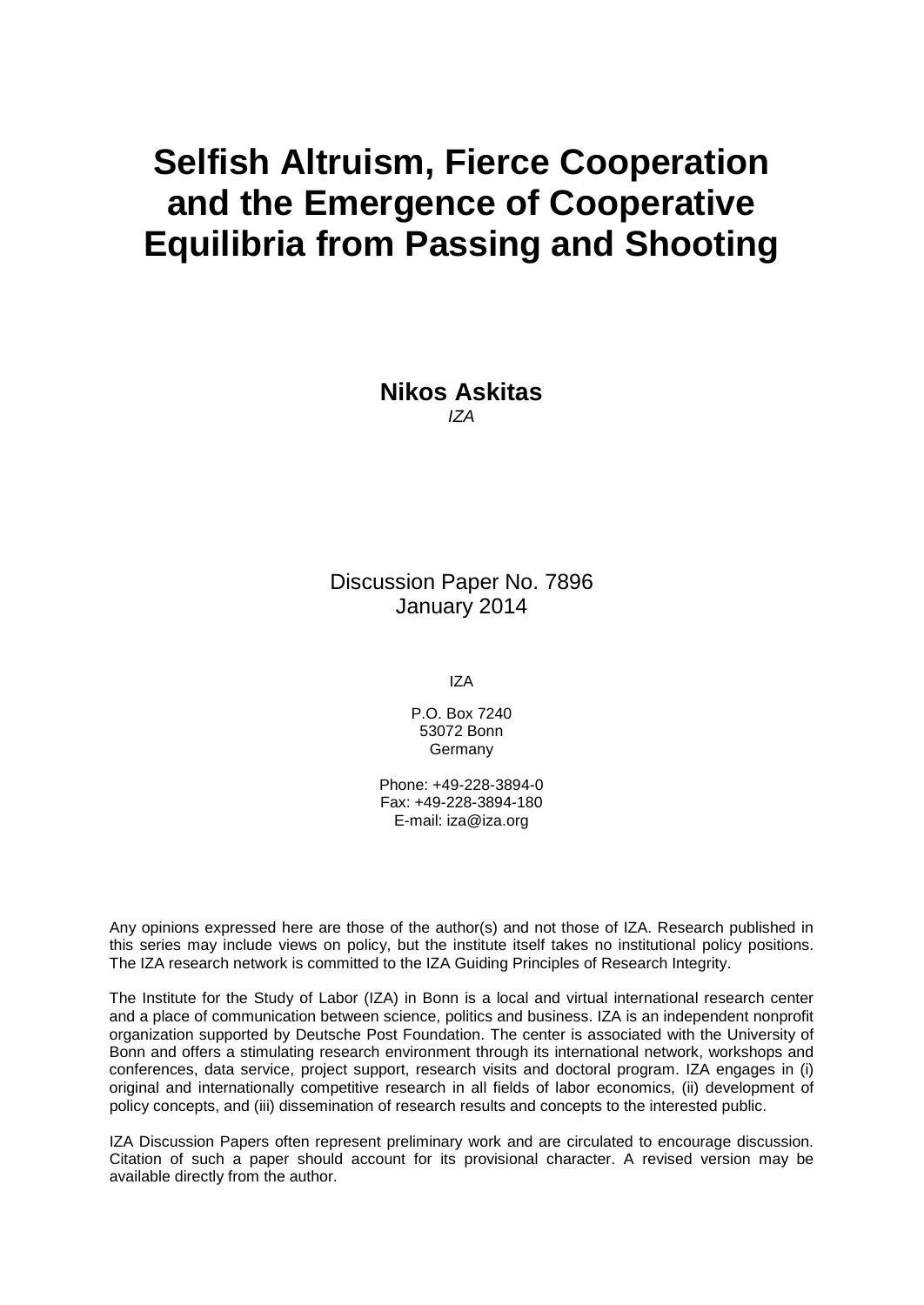IZA Discussion Paper No. 7896 January 2014

## **ABSTRACT**

### **Selfish Altruism, Fierce Cooperation and the Emergence of Cooperative Equilibria from Passing and Shooting[\\*](#page-1-0)**

There is continuing debate about what explains cooperation and self-sacrifice in nature and in particular in humans. This paper suggests a new way to think about this famous problem. I argue that, for an evolutionary biologist as well as a quantitative social scientist, the triangle of two players in the presence of a predator (passing and shooting in 2-on-1 situations) is a fundamental conceptual building-block for understanding these phenomena. I show how, in the presence of a predator, cooperative equilibria rationally emerge among entirely selfish agents. If we examine the dynamics of such a model, and bias the lead player (ball possessor with pass/shoot i.e. cooperate/defect dilemma) in the selfish direction by only an infinitesimal amount, then, remarkably, the trajectories of the new system move towards a cooperative equilibrium. I argue that "predators" are common in the biological jungle but also in everyday human settings. Intuitively, this paper builds on the simple idea – a familiar one to a biologist observing the natural world but perhaps less so to social scientists – that everybody has enemies. As a technical contribution, I solve these models analytically in the unbiased case and numerically by an  $O(h^5)$  approximation with the Runge-Kutta method.

JEL Classification: C71, C73, C57, D87

Keywords: evolutionary game theory, fitness, altruism, evolution of cooperation, decoy, Nash equlibrium, repeated matching-pennies game, predator, emergence, autonomous ODE, classical Runge-Kutta method

Corresponding author:

Nikos Askitas IZA P.O. Box 7240 53072 Bonn Germany E-mail: [nikos@iza.org](mailto:nikos@iza.org)

Earlier versions of this paper were presented at the IZA brown bag seminar on two occasions (February 2012 and January 2013).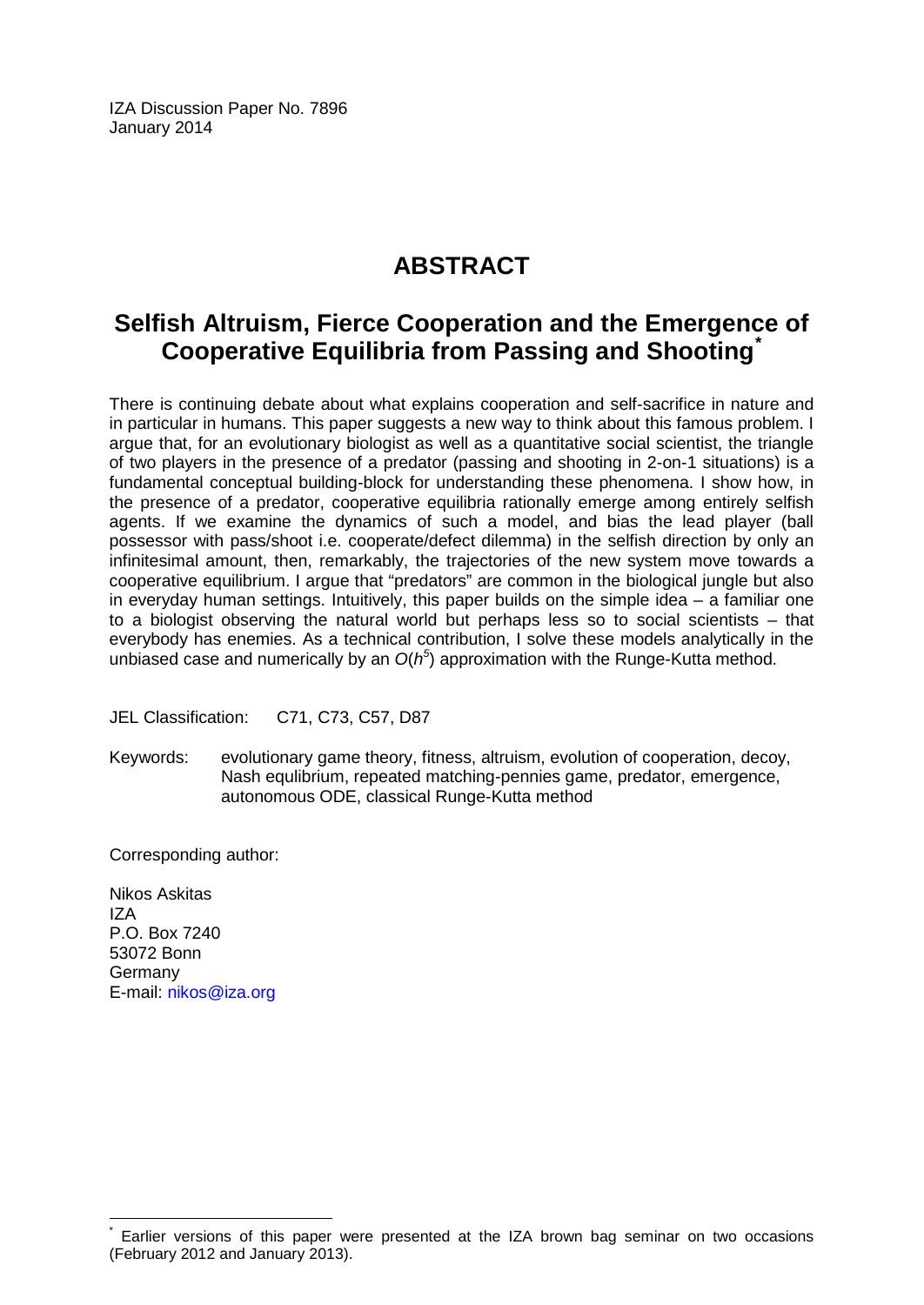IZA Discussion Paper No. 7896 January 2014

### **NON-TECHNICAL SUMMARY**

What can soccer teach us about life? If you are like millions of other people the answer is: everything. Soccer is among many other things also about luck and ability, randomness and order, talent and hard work, homeostatic variations, schadenfreude and envy, physical and mental exhaustion, saturation, diminishing greed, instinct and intellect, sweat, blood, money and poverty, expensive cars (conspicuous consumption) and pretty women, cooperation and defection, fairness and cheating, rules and the breaking of rules, individual abilities and tactical systems, camaraderie (group identity), loyalty and betrayal, bragging rights, rankings, institutions, gambling, data.

To motivate our paper we need to go back to January 29 2011 when Bayern Munich had just beaten Werder Bremen 3-1 in Bremen. The highlight of the game was a confrontation between teammates Arjen Robben und Thomas Müller. Robben had just returned from an injury and his shooting to passing ratio was apparently excessively on the selfish side for Müller's taste and Müller let him know about it by wildly gesticulating in Robben's direction. Robben who felt this was a sign of luck of "respect" grabbed Müller by the neck and let him know how he felt about it. Towards the end of the same year, in an interview with [chrismon.de](http://chrismon.evangelisch.de/artikel/2011/talent-haben-wir-philipp-lahm-und-olli-dittrich-ueber-begabungen-12381) Philipp Lahm, a teammate of Müller and Robben, when asked whether the myth of eleven friends were true answered: *"No. Viewed realistically a team consists of two-dozen competitors. Of course they all have nonetheless success as a common goal. But I would not advise any professional player to confide intimate things in the team, for example about a phase of weakness that he is going though."* When asked why he would not advise so he answered: *"One confides to friends, not to teammates, who are just lurking around for a sign of weakness on one's part."*

So soccer is about cooperation and defection, about "being there" hoping for a pass and being used as a decoy instead, about guarding the player with ball possession or the spotter positioning for a pass. In this paper we model two-on-one situations i.e. two strikers against one defender by identifying their dilemmas. The ball possessor's dilemma is whether to shoot or to pass while the player who positions for a pass (the decoy) is faced with a dilemma to decoy or to spite his teammate. The defensive player's predicament is to compute how to allocate his defensive energies: guard ball possession or guard the pass?

We study the dynamics of three players playing a three way game of 2-on-1. We assume that the players are evolutionary in the sense that once they compute their success rate they modify it so that they do better. So one striker adapts his shoot-to-pass ratio while his teammate varies his decoy-tospite ratio and the defensive player his guard-left-to-guard-right ratio.

We show that if we bias the shooter so that he depicts an even infinitesimal reluctance to reduce his shooting (but he nonetheless adapts evolutionarily) then surprisingly we are lead to a cooperative situation in which the striker shares the ball fairly with his teammate/spotter who is in turn completely loyal to decoying for him. We then say that cooperation and altruism are emergent phenomena not despite but because of selfishness and hence we speak of "selfish altruism" and "fierce cooperation".

We think that the triangle of two players in the presence of a predator ought to be a fundamental block for the understanding of the emergence of cooperation and altruism in quantitative social science and evolutionary biology alike. In natural experiments fish like guppies and sticklebacks perform what is known as "predator inspection" i.e. assess the danger when predator fish are around. When accompanied by a teammate (2-on-1) they are more confident in approaching the danger than when not.

While behavioral economics tries to understand the workings of human cooperation and altruism, in evolutionary biology a fundamental question is to explain the antinomy between the selfish gene and the prevalence of cooperation and altruism. While Darwinian evolution with its natural selection is based on unmitigated selfish competition it nonetheless selects cooperative, self-sacrificing phenotypes. We show that the predator explains this antinomy both in the jungle as well as society the economy and the formation of nations. Our proposition is based on what biologists know well and social scientists don't always remember but is ubiquitous: everybody has enemies.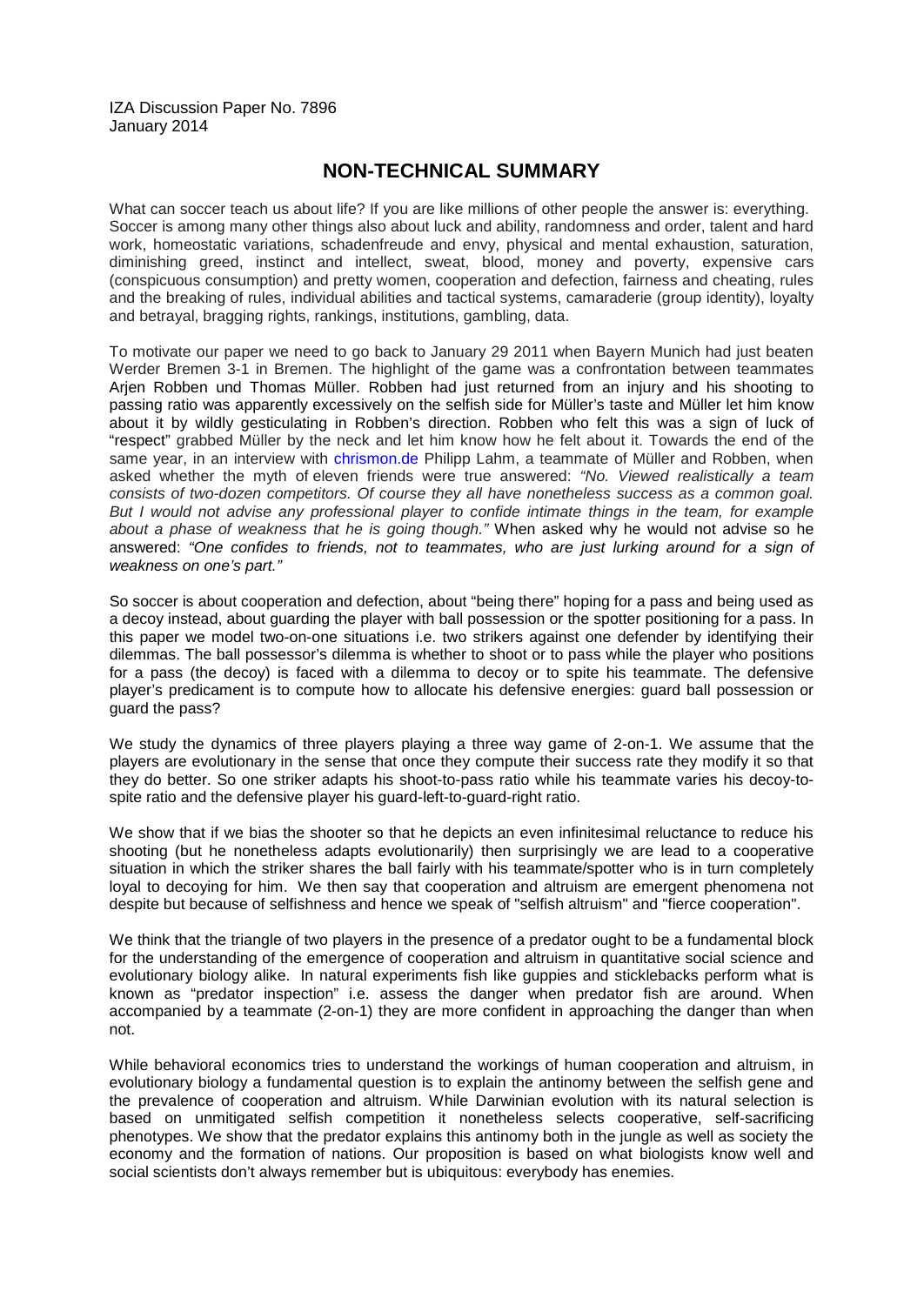#### 1. INTRODUCTION

Cooperation and altruism play a fundamental role in the formation of complex life forms out of simpler ones. This statement is true in a "scale invariant manner" from the protozoan ooze of the depths of time to the formation of firms, economies and nations<sup>[1](#page-4-0)</sup>. The abundance of instances of cooperation and altruism, on the other hand, contradicts selfish competition, the central axiom of evolution. This antinomy makes the understanding of these phenomena important research subjects in both economics and evolutionary theoretical biology and reminds us of the proximity of the two sciences much of whose overlap occurs within game theory<sup>[2](#page-4-1)</sup>.

Inspired by passing and shooting in two-on-one situations in soccer/basketball and its similarity to predator inspection in certain types of fish [\(Dugatkin](#page-19-0) [\(1988\)](#page-19-0) and [Milinski](#page-19-1) [\(1987\)](#page-19-1)) we show that, in the presence of a predator, cooperative equilibria are emergent phenomena not despite selfishness but because of it. We do so by studying the dynamics of three evolutionary agents playing a matching-pennies game which involves a goalie/predator Z with a defensive allocation dilemma and a striker pair  $X$ ,  $Y$  with shoot-pass and decoy-spite dilemmas. For the sports fans among the readers the situation appears again and again in team sports in the form of two-on-one fast breaks, "pick and roll", or two strikers in the finishing stages of a play where the striker with the ball must decide whether to shoot or to pass. We model this situation in the form of a stage game and studying it in repetition results in a truncated autonomous system of ODEs describing the ensuing dynamics. We show that if we bias player X (the ball possessor) in the selfish direction by infinitesimally perturbing his ODE then, surprisingly, the trajectories of this new system of ODEs (solved numerically by an  $\mathcal{O}(h^5)$ ) approximation using the classical Runge-Kutta method) flow towards a cooperative equilibrium where X passes half the time,  $Y$  decoys all the time and  $Z$  defends by flipping a coin.

<span id="page-4-0"></span><sup>&</sup>lt;sup>1</sup>See [Bowles and Gintis](#page-18-0) [\(2011\)](#page-18-0) for a wonderful account of a good deal of this story and an excellent starting point into a good portion of the existing literature.

<span id="page-4-1"></span><sup>&</sup>lt;sup>2</sup>It is an extremely interesting experience for example to read [Fontaine](#page-19-2) [\(2008\)](#page-19-2) and trace how biological ideas on altruism mutate and reincarnate themselves in the economic literature.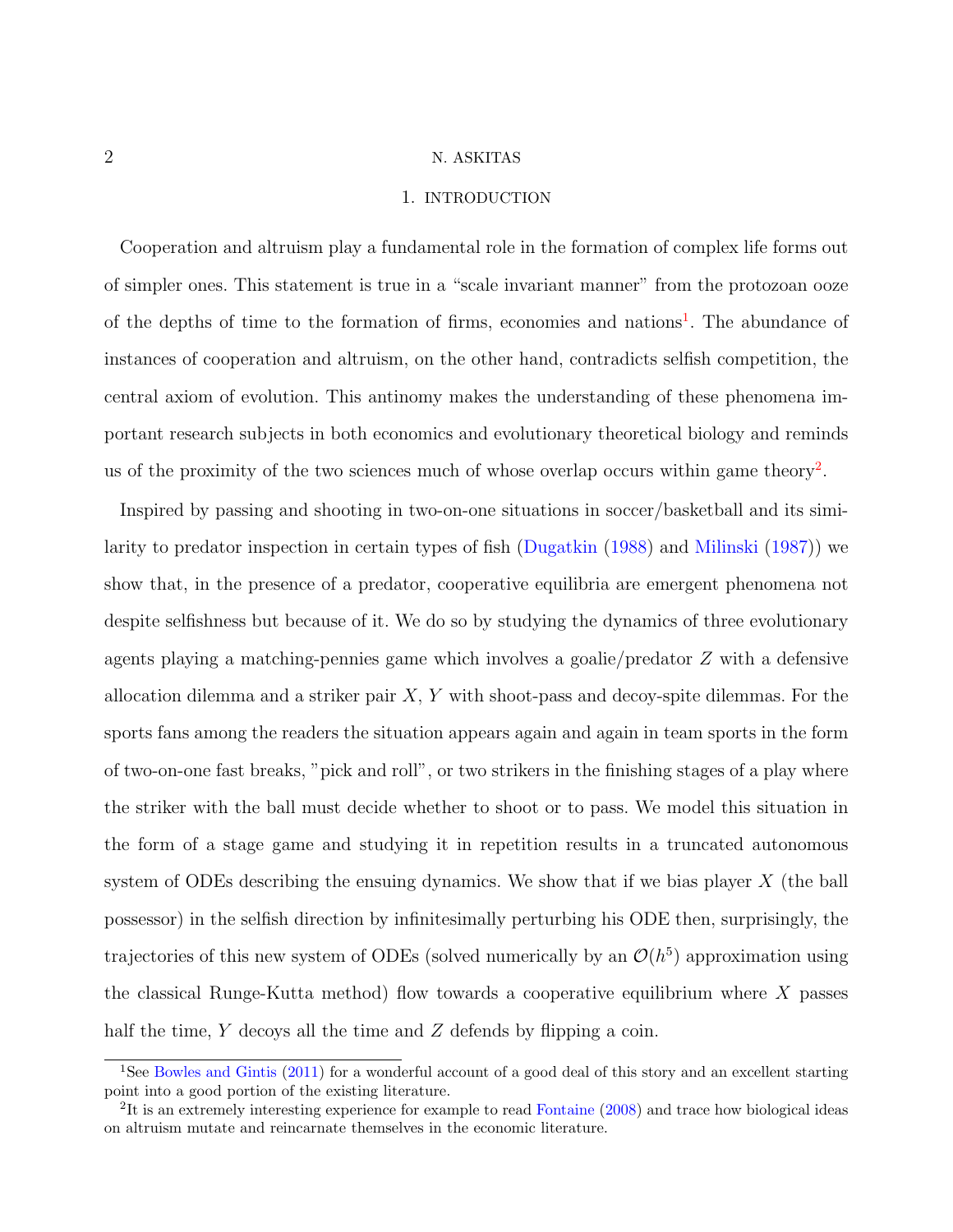We are well aware that our setting is a departure from the "orthodox paradigm" used to study cooperation and altruism but we think that it is nonetheless valuable in that it adds a novel mechanism which explains why and how "cooperation, altruism, and self-sacrifice" rise and fall with "the great heartbeat of nature" [\(Nowak and Highfield](#page-19-3) [\(2011\)](#page-19-3)).

In a game of two-on-one i.e. two strikers against one defender/goalie, the player with ball possession may choose to shoot (defect) or pass (cooperate or be altruistic) while his teammate may choose to decoy (i.e. make himself available for a pass i.e. cooperate) or defect (this may range from just resigning or holding back to sabotaging). The defender's predicament is the optimal allocation of defensive energy (the allocation ranges from defending the ball possession exclusively to defending the pass exclusively) while the two players are completely selfish and in fact want to outscore each other as the loser will perish. Complexity ensues in the repeated setting. The ball possessor, utilising the distraction of the defender by the decoy, will rack up goals and establish himself as the primary source of danger for the defender, by being completely selfish (never passes). He thus triggers two processes. The defender may increase his vigilance against him since he does not have to worry about the decoy (no passes occur) and at the same time the decoy may moderate his devotion and cease to decoy. Both of these new developments will make scoring increasingly hard for the ball possessor who eventually will be better off passing than shooting. As the ball possessor starts passing the defender has his entire defensive energy focused on ball possession and he is hence exposed to scoring from the decoy. The latter then reaps the benefits of the circumstance. It will not take long for the defender to revise his defence allocation and pay more attention to the decoy who meanwhile has become the prime source of danger. This will eventually make it worthwhile again for the ball possessor to shoot the ball to his own benefit. The decoy will tolerate the increased shooting for a while before he revises his devotion again. Eventually the defender will refocus back on ball possession and the cycle will repeat. These are the fundamental forces at play in a two-on-one setting. Both players are purely selfish but in a way indirectly kind to each other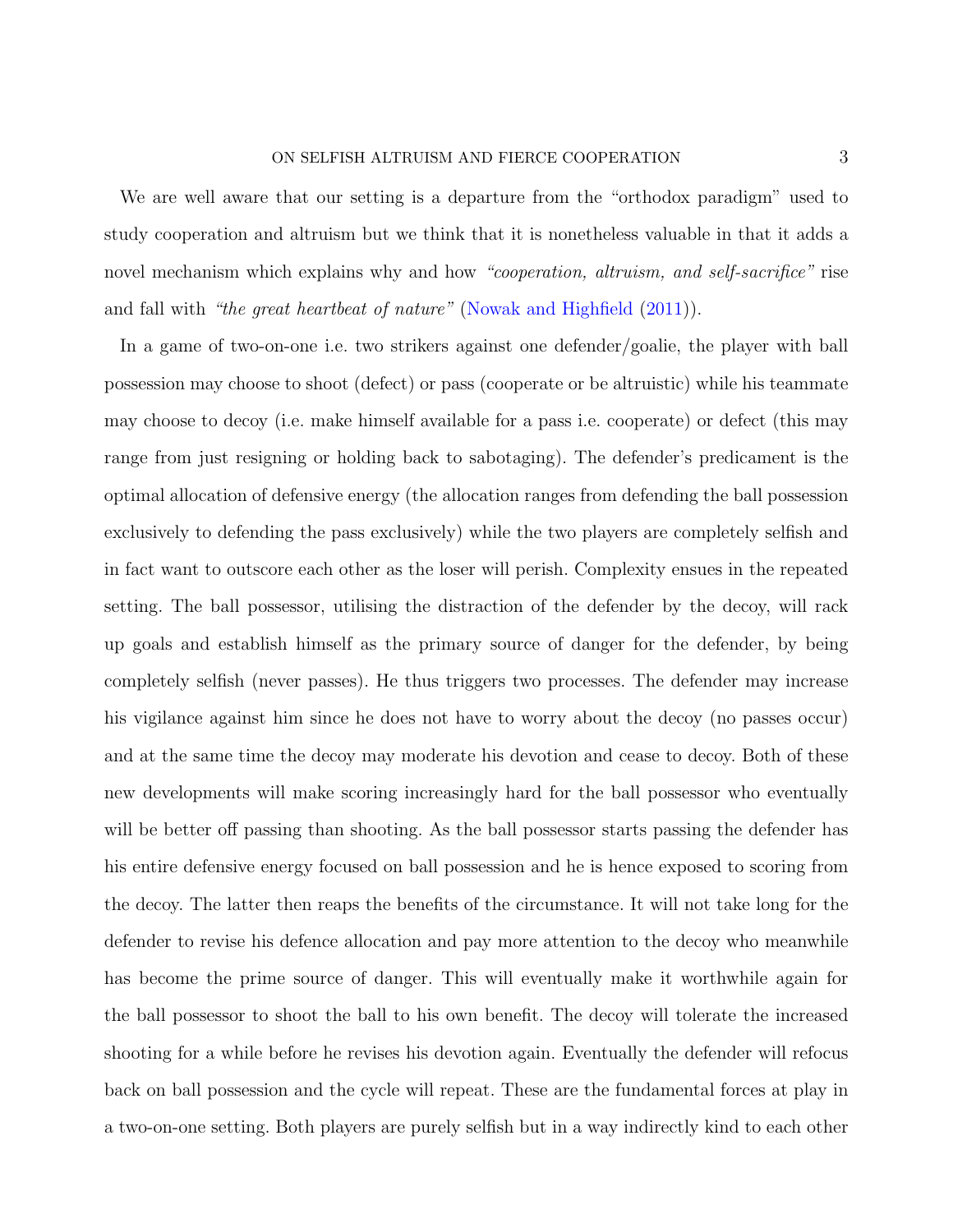as they adopt their behaviour to the payoff volatility caused by the defender who, in his own turn, adjusts his defensive allocation according to the behaviour of the offensive players. It is this example which will inspire the rest of the discussion in this paper.

The evolutionary origin of the two-on-one situation is life in the presence of a predator. Anyone who ever observed a lion zig-zag-chasing two or more antelopes knows the value of not being alone in the visual field of a predator i.e. the value of having a decoy. While the predator zig-zags to "compute" the slowest prey, all the antelopes need to do is outrun their slowest companion. The same principle is at work in the various flavours of the school yard game of tagging: if you are "it" (i.e. the predator) you zig-zag-chase to tag the slowest child and if you are on the run you try to hide in numbers. An example of a more economic setting for the game of tagging is when company downsizings occur: the key to keeping your job is to simply outperform your colleagues and competitors but you need to have them around and be able to do so in the first place so you support them when you can. The presence of a predator provides us with the unique setting where the fact that life is packaged in many different, small and spatially distributed enclosures (and not in one big monolithic blob) unfolds its comparative advantage. In economic terms the predator may also be a regulator of some kind.

Cooperation is typically studied by means of two-player games with two-pure strategies for each player and certain conditions imposed on their payoff matrix. On the one hand, these conditions make, cooperating with a cooperator more profitable than defecting against a defector (this has an obvious evolutionary significance: populations where intra-cooperator encounters are common are doing better than those where defector encounters are more common) and on the other hand they give defection a conditional premium over cooperation (temptation vs sucker). In the economists' parlance these conditions create an opportunity cost of cooperating (the competing option being to defect) for any fixed strategy of the opponent. Formally if  $T$  is the pay-off of a defector against a cooperator (the Tempation),  $R$  is the payoff of cooperators playing against each other (the Reward),  $P$  is the (Punishment payoff) of two defectors playing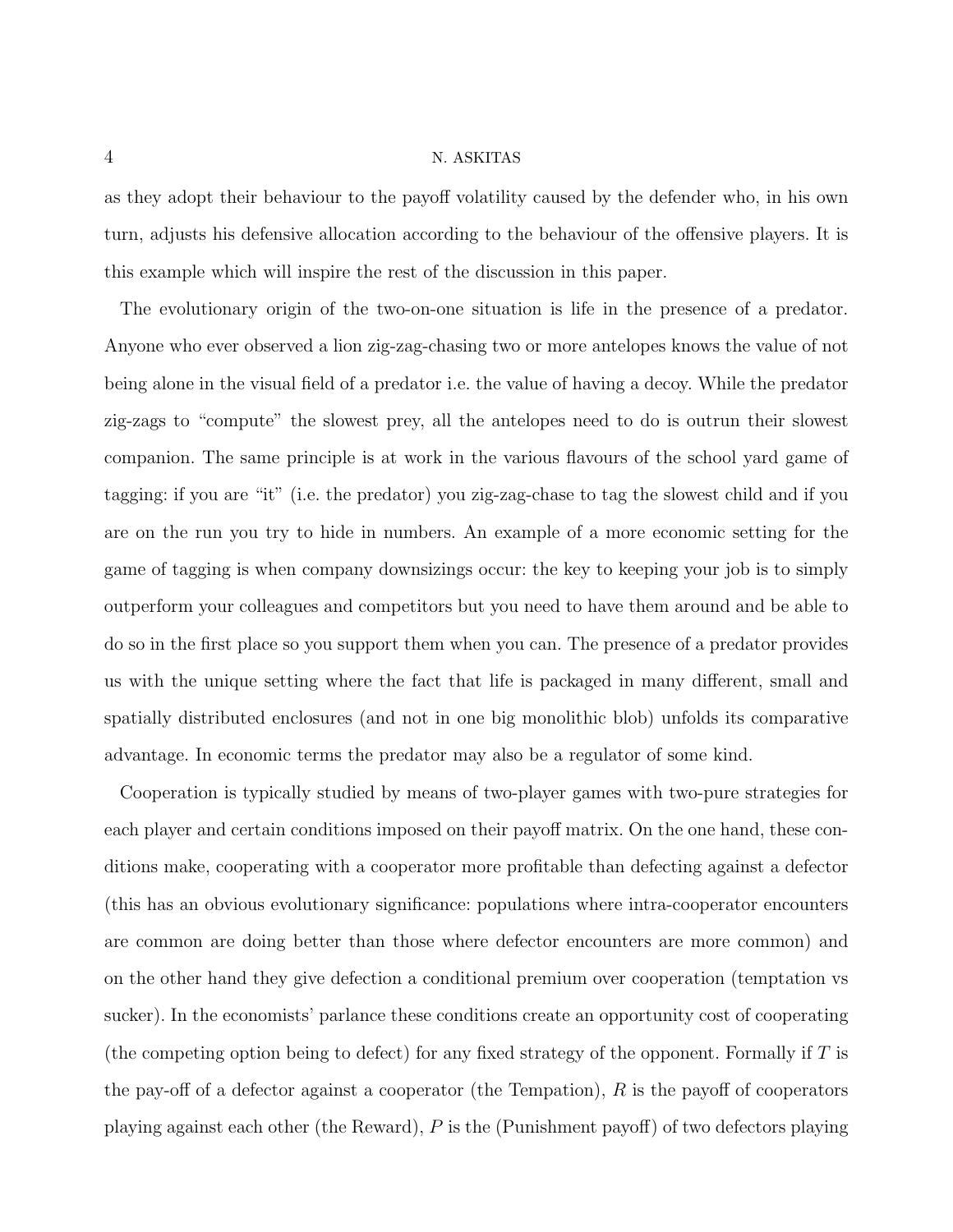each other and  $S$  is the (Sucker) payoff of a cooperator playing a defector then a game is called a cooperation game if  $T > R > P > S$ . In the repeated setting one imposes that  $2R > T + S$ to prevent players from averaging Temptation and Sucker rewards. A special case of such a game is prisoner's dilemma whose non-repeating version reaches its Nash equilibrium when both players defect because, due to the aforementioned conditions, this is how they maximise payoffs regardless of whether the opponent is a cooperator or a defector. The iterated prisoner's dilemma is the "orthodox paradigm for the evolution of cooperation among selfish individuals" [\(Nowak and Sigmund](#page-19-4) [\(1992\)](#page-19-4)). An altruist in the literature is, like its vernacular counterpart, a player who foregoes some portion of his payoff or fitness to benefit others and all attempts to explain altruism in evolutionary terms use "models designed to take the altruism out of altruism" [\(Trivers](#page-19-5) [\(1971\)](#page-19-5)) in other words to convert it to "as-if altruism" [\(Fontaine](#page-19-2) [\(2008\)](#page-19-2)). A typical result is that altruism is non-altruistic i.e. it is (ultimately) beneficial to the self and hence evolutionarily preferred whenever the ratio of the cost of the benefactor to the benefit of the recipient of his altruism exceeds some threshold involving quantities such as the degree of relatedness between them.

A surprisingly common simplifying assumption across the two-player literature is that the payoffs of the stage game remain constant across encounters. Life on the other hand is often more complex than that and the payoffs of a pure strategy may depend on additional factors, other than the opponent's pure strategy, such as ambient environmental conditions (replicator dynamics often account for that - [Pagen and Nowak](#page-19-6) [\(2002\)](#page-19-6)) or the players' various biological "homeostatics". Homeostasis is called "diminishing returns" in economics: recent winnings devaluate a future winning increment causing an agent to put less vehemence into winning an additional unit. Similarly a totally selfish player who always shoots rather than passes suffers a deterioration of his scoring ability because the goalie figures him out. A beautiful neurological proof of the workings of these homeostastics in our context is the paper of [Takahashi et al.](#page-19-7) [\(2009\)](#page-19-7). Unfavourable comparisons (envy) in "domains of self-relevance" are shown to activate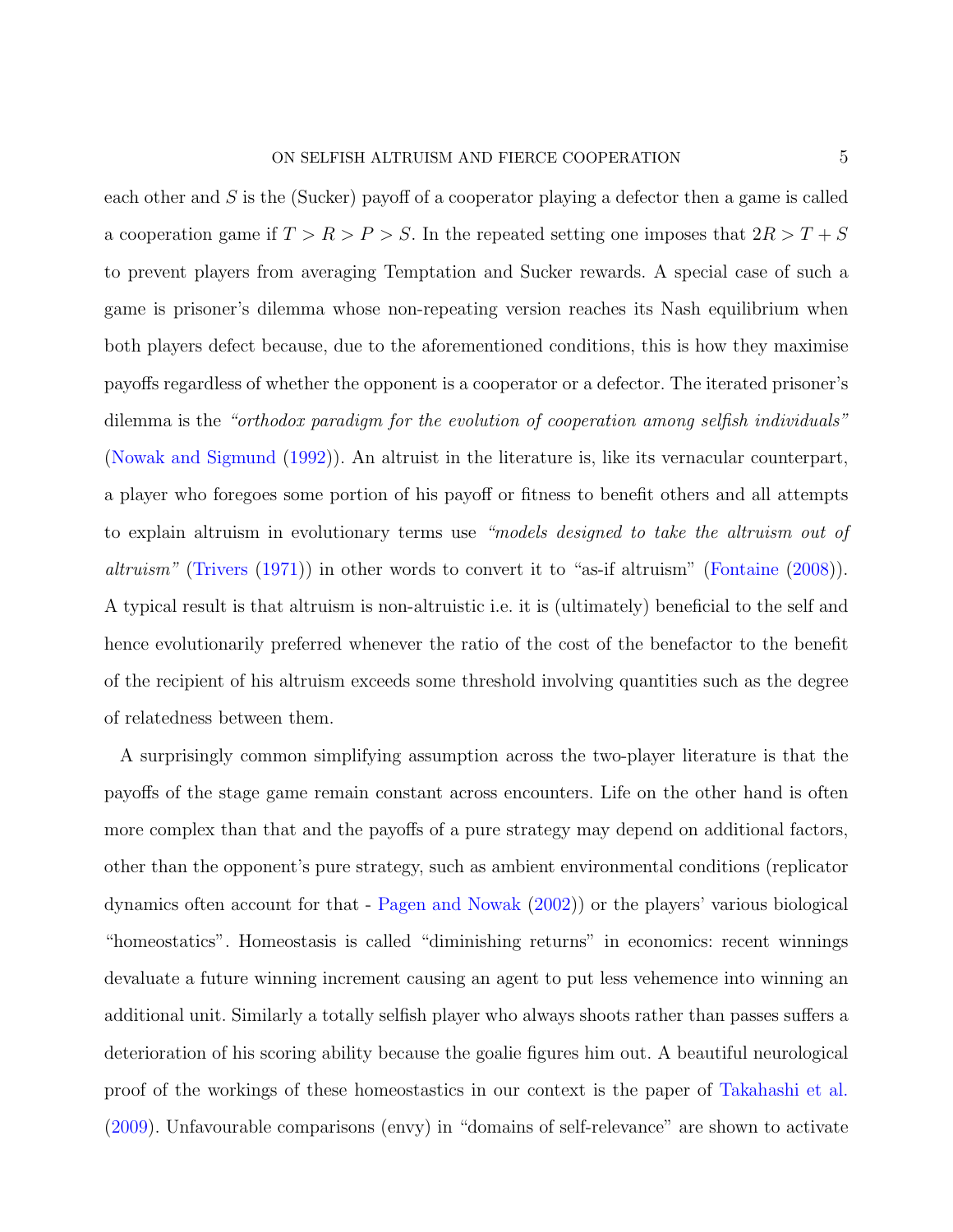the anterior cingulate cortex, where pain is also known to take place while favourable ones activate the ventral striatum where rewards are processed. This nicely demonstrates our idea. Envy is, like pain, a self-preservation alarm prompting us to compete while schadenfreude is the reward we feel when we outcompete our competitor which causes us to diminish our vigilance. The long term effect of these homeostatics is what our paper attempts to highlight and perhaps explain: while outcompeting our adversaries/teammates is of evolutionary significance we are well advised to not completely eliminate them (hence to perhaps be altruistic or at least "not kick a man when he is down") because in the presence of a predator it is nice to have them around. While such things as fatigue or saturation are prime examples of such systemic homeostatics nothing explains their origin as well as a predator. A predator is the primordial generator of payoff variation in a repeated two-player stage-game and in fact explains well why homeostatics driven by envy and schadenfreude evolved in the first place. The reader will also indulge our suggestion based simply on intuition that a predator must have played a significant role in the formation of groups, group identity but also on human "gregariousness" [\(Hamilton](#page-19-8)  $(1971)$  and "fashion" [\(Clark and Oswald](#page-18-1)  $(1998)$ ).

The mechanisms currently known to partially explain how evolution favours cooperation (and to which we aspire to add our predator driven approach) are Haldane and Hamilton's "kin selection" [\(Hamilton](#page-19-9) [\(1963\)](#page-19-9)), direct reciprocity in the repeated setting [\(Hamilton](#page-19-9) [\(1963\)](#page-19-9)), a mechanism important in human behaviour [\(Falk and Fischbacher](#page-19-10) [\(2006\)](#page-19-10)) and with many subtelties [\(Falk et al.](#page-19-11) [\(2005\)](#page-19-11), [Zizzo and Oswald](#page-19-12) [\(2009\)](#page-19-12)), indirect reciprocity (players do not repeat-encounter directly but indirectly i.e. they play new players but carry along the aggregation of past encounters in the form of a reputation), group selection (in which groups of cooperators are shown to do better than groups of defectors), punishment, signalling ("green beard" models) etc. These mechanisms are important because they explain how evolution which works with mutation and natural selection nonetheless possesses the "remarkable ability" to generate cooperation in a competitive world"( [Nowak](#page-19-13) [\(2006\)](#page-19-13)).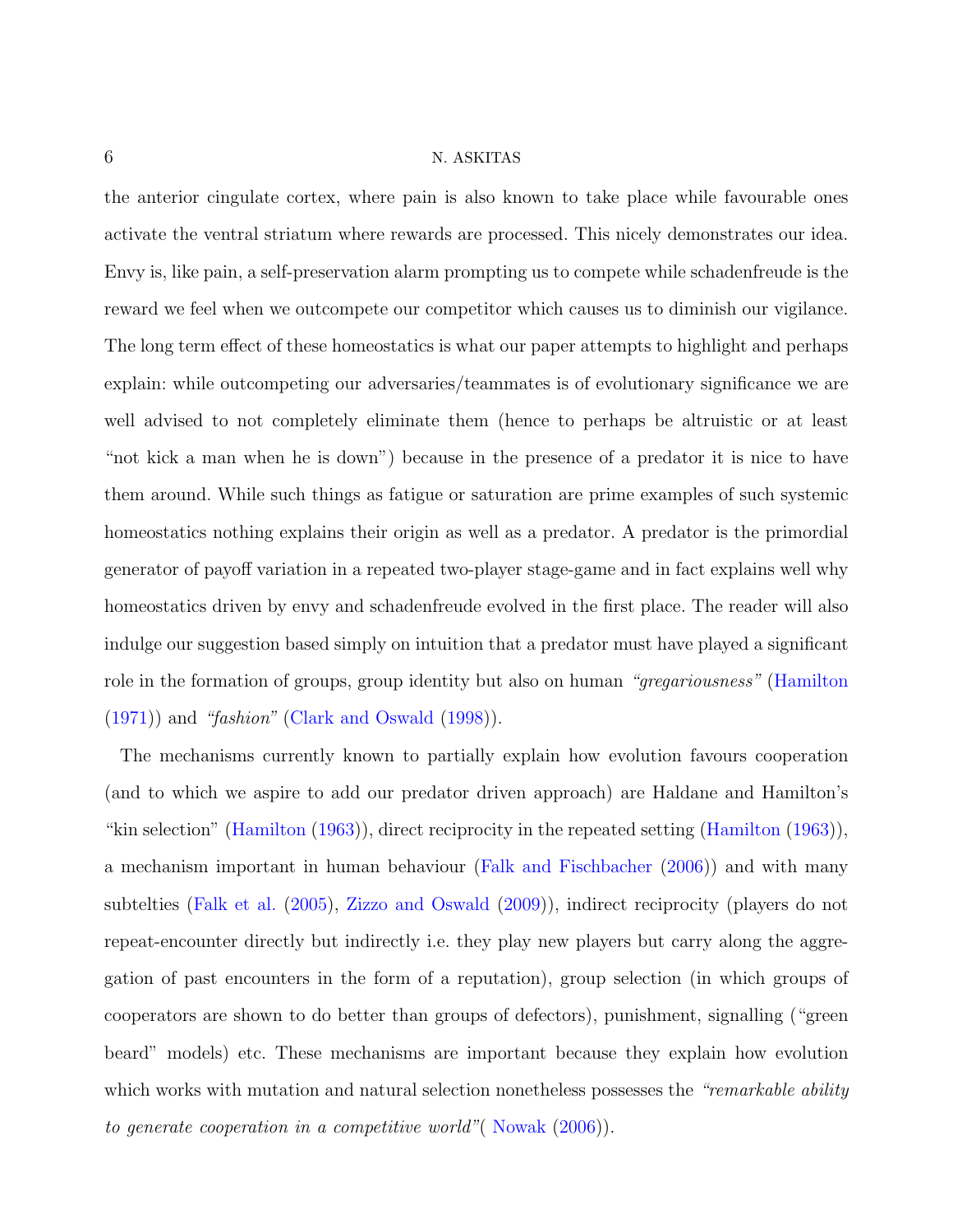The rest of the paper is organised as follows. We define the stage game in Section [2](#page-9-0) motivated by the two-one-game above, compute its Nash equilibria and finish by writing down an autonomous (truncated) system of ODEs which describe the repeated game in the continuous setting. In Section [3](#page-12-0) we solve the system of ODEs analytically and define a new system by perturbing the original system. The perturbation amounts to biassing the ball possessor in the selfish direction. We solve this new system numerically by means of the classical Runge-Kutta method. We close with a discussion of the consequences of our main result.

#### 2. THE STAGE GAME: MATCHING PENNIES

<span id="page-9-0"></span>We now define our [3](#page-9-1)-player stage game<sup>3</sup>. A goalie  $Z$  is faced with the predicament of defending a striker duo X (ball possessor) and Y (a decoy or spotter). Striker X's predicament is to either shoot the ball (this is the selfish behaviour and we say that X plays 0) or pass it to Y (this is the cooperative or altruistic behaviour and we say that  $X$  plays 1). The options of  $Y$  are to spot X in the attack (i.e. to decoy/cooperate and we say that Y plays 0 in this case) or hold back (to spite/defect and we say that Y plays 1). The goal keeper's predicament is how to divide his defensive energies. Figure  $1$  depicts in "X's and O's notation" our passing stage game. We assume that once  $Z$  guesses correctly he is fully successful at defending his goalpost



<span id="page-9-2"></span>FIGURE 1.— Two strikers against one goalie in "Xs and Os notation"

and hence our game is in the "matching pennies" family. When  $Z$  defends  $X$  we say that  $Z$ 

<span id="page-9-1"></span><sup>3</sup>Economics and Biology literature seem to have conspicuously kept a certain distance to three or more player games perhaps because they are known to be PPAD and hence hard [\(Daskalakis and Papadimitriou](#page-18-2) [\(2005\)](#page-18-2)).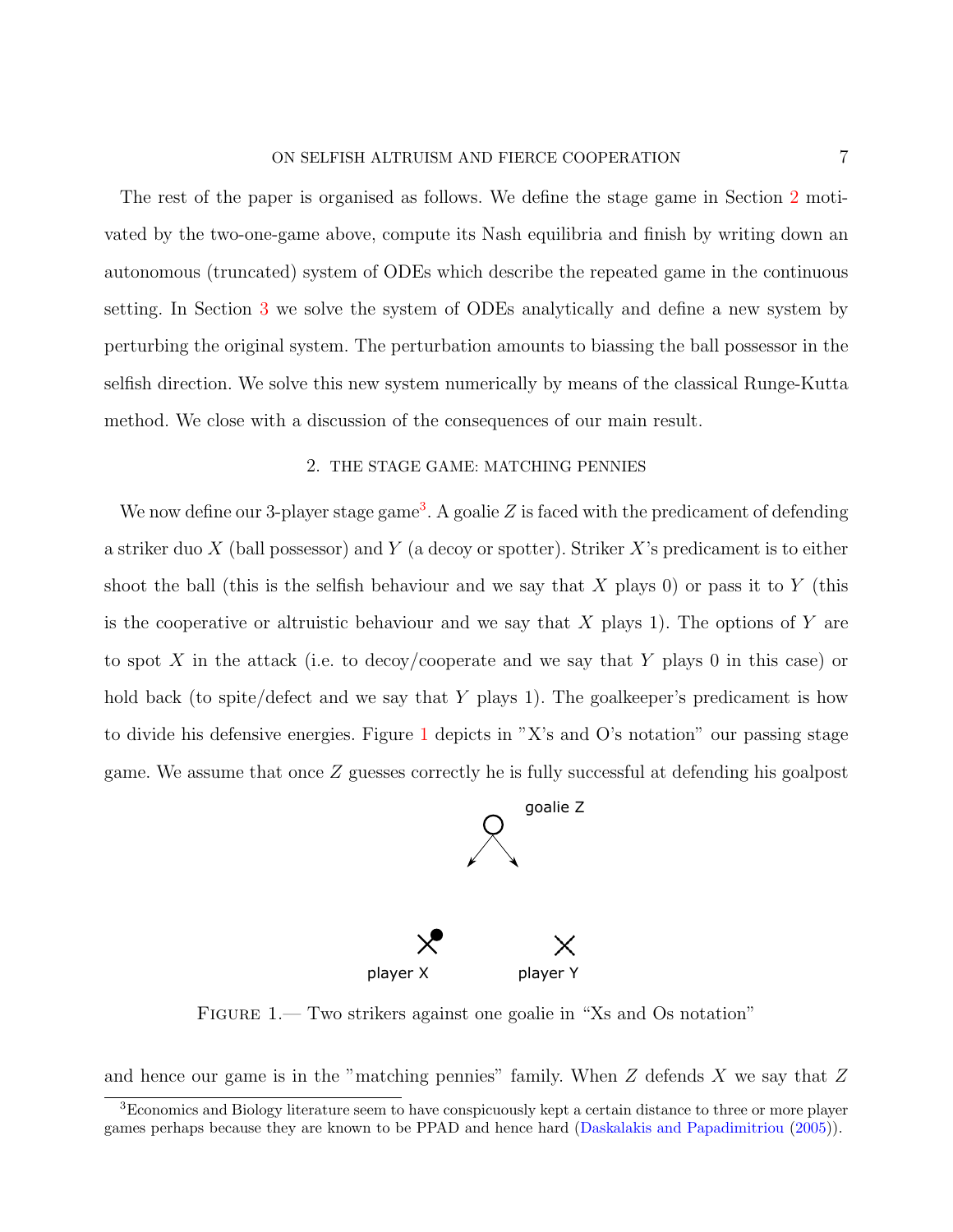plays 0 and when he defends Y we say that he plays 1. Let  $x_i$ ,  $z_i$  be the probabilityies of X, Z to play i and let y be the probability of Y to decoy (i.e. to play 0). We summarise all this in the payoff matrix  $(2.1)$  below<sup>[4](#page-10-1)</sup>. The payoffs are arranged in a triangle (inherited from Figure [1](#page-9-2) ) in each of the four cells containing the options so that at the top is the payoff of Z and the bottom left is the payoff of X and bottom right is the payoff of Y. The asymmetry between players  $X$  and  $Y$  i.e. between ball possessor and decoy is reminiscent of the Stackelberg Model of Duopoly (see for example [Gibbons](#page-19-14) [\(1992\)](#page-19-14)).

<span id="page-10-0"></span>

We can now write the expected payoffs  $EU_w$  of each player  $w \in \{X, Y, Z\}$  as a function of their mixed strategies. We simplify notations as follows. Since  $x_1 = 1 - x_0$  and  $z_1 = 1 - z_0$ we set  $x = x_0$  and  $z = z_0$  so that  $x, y, z$  are the mixed strategies of X, Y, Z. In other words x is the probability that X plays 0 i.e. that X is selfish and y is the probability that Y plays 0 i.e. that Y decoys (is cooperative) and z is the probability that Z plays 0 i.e. that Z defends against  $X$ :

<span id="page-10-1"></span><sup>4</sup>For the convenience of the reader the mnemonic rule for assigning values is as follows. We fix the convention of thinking of X as player 0 and Y as player 1 and everything else follows from that. That means when  $X$ plays 0 (resp. 1) he plays in favour of player 0 (resp. 1) i.e. he shoots (resp. passes). Similarly for Y to play 0 (resp. 1) is to favour X (resp. Y) i.e. to spite (resp. decoy). Finally Z plays 0 when choosing to defend against the shot i.e. player 0.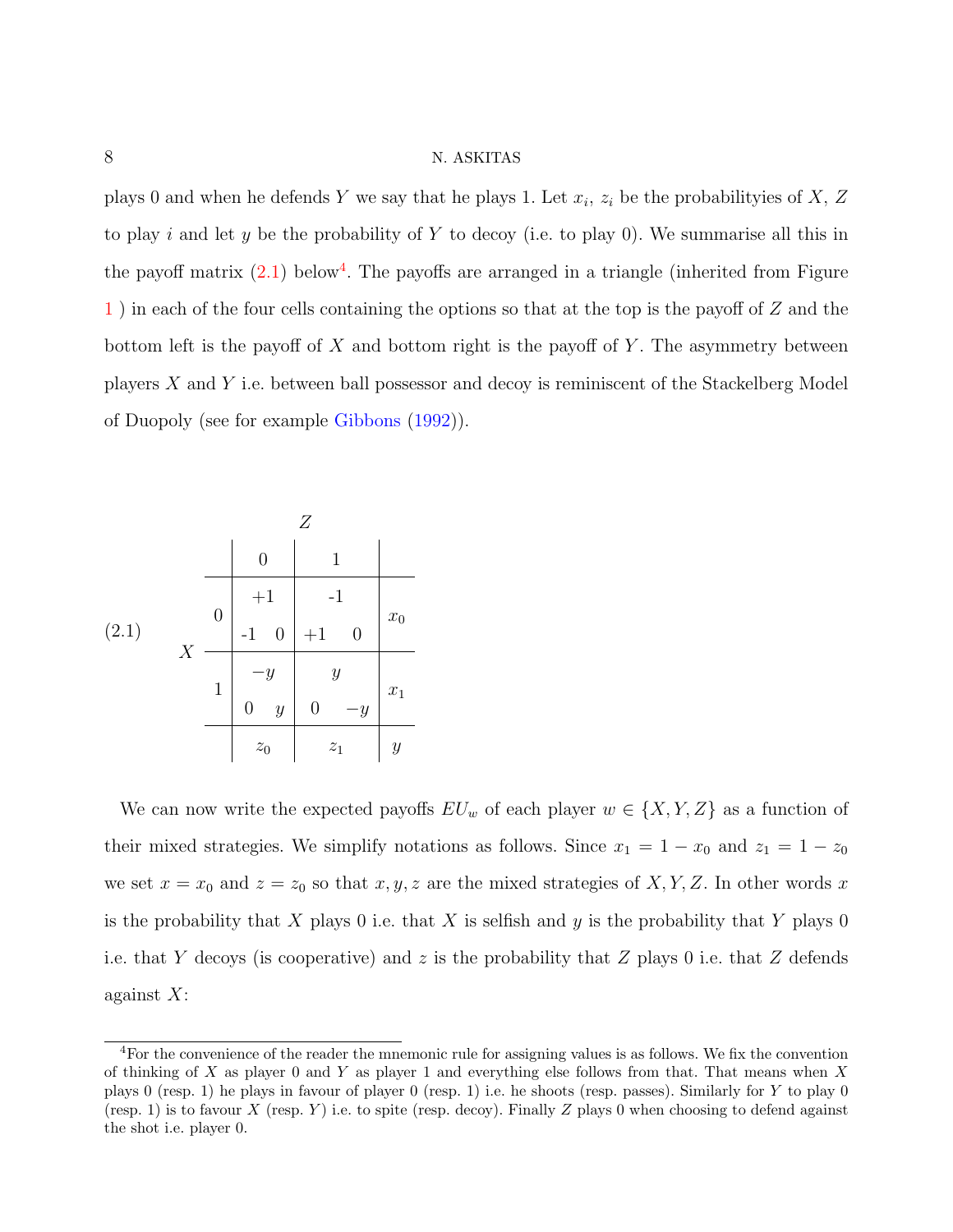(2.2a) 
$$
EU_X = -z_0x_0 + z_1x_0
$$
  
\t\t\t\t $= x(1 - 2z),$   
\n(2.2b)  $EU_Y = z_0x_1y - z_1x_1y$   
\t\t\t\t $= y(1 - x)(2z - 1),$   
\n(2.2c)  $EU_Z = z_0x_0 - z_1x_0 - yz_0x_1 + yz_1x_1$   
\t\t\t\t $= (2z - 1)[x(y + 1) - y]$ 

By setting the partial derivatives to zero as in [\(2.3\)](#page-11-0) below and solving the equations we easily see that the set of Nash equilibria of the stage game is the curve  $\{(x, y, z) : x = y/(y + 1) \land z =$ 1/2} in the unit cube  $[0,1] \times [0,1] \times [0,1]$  of mixed strategies. Notice that the hyperplane  $z = 1/2$  is the indifference locus of X and Y and the hypersurface  $x = y/(y + 1)$  is the indifference set of Z.

<span id="page-11-0"></span>(2.3a) 
$$
\frac{\partial EU_X}{\partial x} = 1 - 2z = 0,
$$
  
(2.3b) 
$$
\frac{\partial EU_Y}{\partial y} = (1 - x)(2z - 1) = 0,
$$
  
(2.3c) 
$$
\frac{\partial EU_Z}{\partial z} = 2[x(y + 1) - y] = 0
$$

We now assume that X, Y and Z are evolutionary agents which play mixed strategies  $x =$  $x(t), y = y(t)$  and  $z = z(t)$  at time t and which follow gradients of increasing returns. In other words that the system of autonomous ODEs  $(2.4)$  describes the dynamics of such a repeated game.

<span id="page-11-2"></span><span id="page-11-1"></span>(2.4a) 
$$
\frac{dx}{dt} = 1 - 2z(t),
$$
  
\n(2.4b)  $\frac{dy}{dt} = (2z(t) - 1)(1 - x(t)),$   
\n(2.4c)  $\frac{dz}{dt} = 2[x(t)(y(t) + 1) - y(t)]$ 

Notice that these equations are related to the well known Lotka-Volterra replicator equations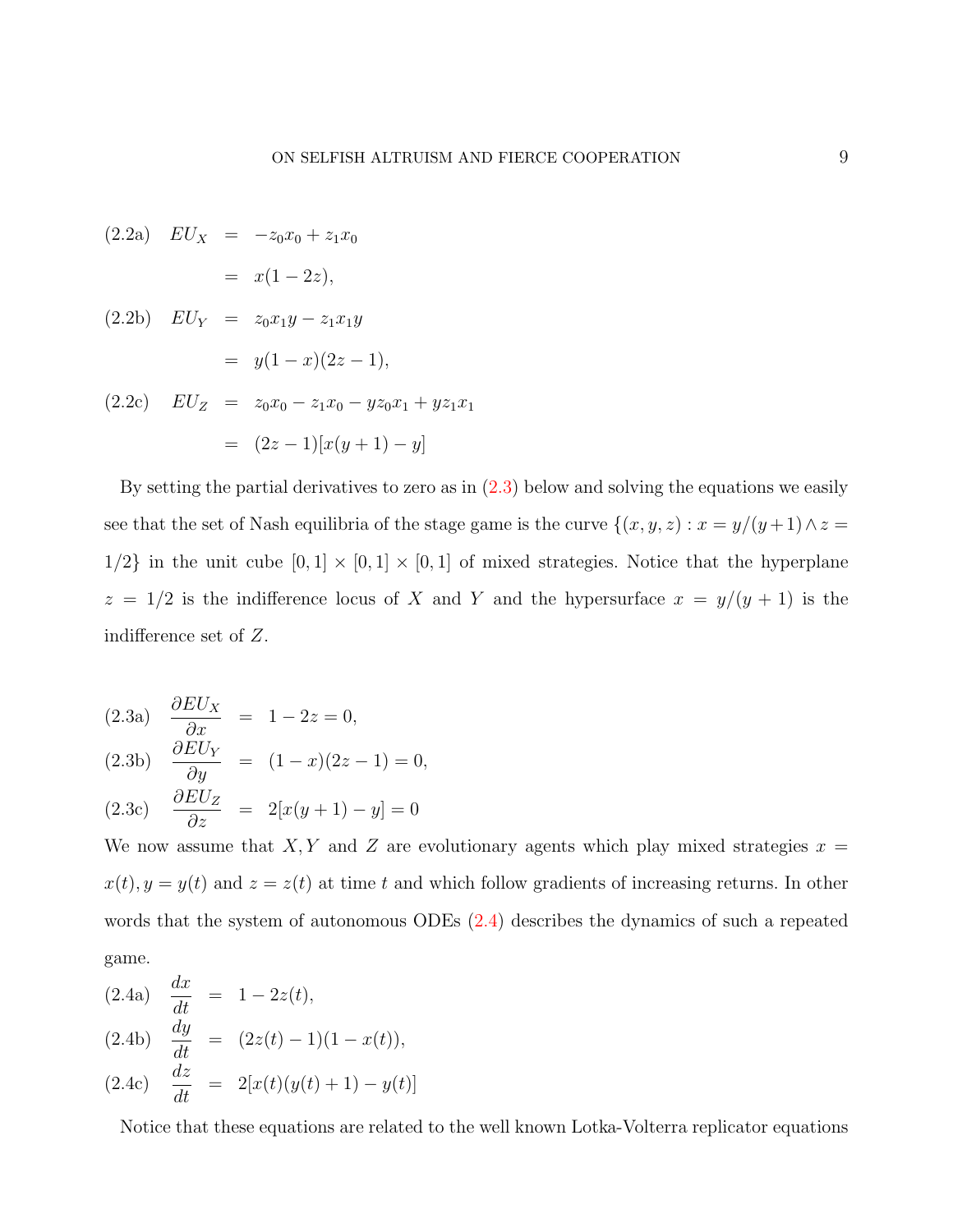(see [Pagen and Nowak](#page-19-6) [\(2002\)](#page-19-6) for a unifying treatment of evolutionary dynamics). In fact if we multiply their right hand side by  $x(1-x)$ ,  $y(1-y)$  and  $z(1-z)$  respectively then we get the Lotka-Volterra replicator equations. In that case for Y (for example) to be playing 0 (in the eyes of X and Z) with probability y means simply that y is the share of the population of Ys that play 0 (not necessarily the global share but the share among those  $Y_s$  that  $X$  and  $Z$  encounter and saved in their -however long- memory on which they base their "revision protocol"). Similarly for X and Z in the eyes of Z, Y and X, Y respectively. Our mixed strategies then are what an individual will experience moving in the crowd and randomly playing pass/shooting games in triangles. Our equations are the "revision protocols" [\(Sandholm](#page-19-15) [\(2006\)](#page-19-15)), in other words, of agents with limited perception of the world, hence our language that what we are showing is that cooperation and altruism are emergent phenomena. In the next section we will study (a perturbation of) this system of ODEs [\(2.4\)](#page-11-1) and write down the trajectories of the resulting phase space.

#### 3. SOLVING THE DYNAMICS OF SHOOTING AND PASSING

<span id="page-12-0"></span>We perturb the system of ODEs  $(2.4)$  by adjusting the equation  $(2.4a)$  so that X now displays a selfish bias. We do that by adding to the right hand side of equation  $(2.4a)$  a non negative infinitesimal  $\epsilon$  which is zero in a small neighbourhood of  $z = 1/2$ . We glue the two parts by a "smooth step" function  $\epsilon$  which respects X's indifference at  $z = 1/2$ . More precisely for constants  $\alpha, \beta, \delta \geq 0$ , and  $u = \frac{z-p+\delta}{2\delta}$  $\frac{p+\delta}{2\delta}, v = \frac{z-q+\delta}{2\delta}$  $\frac{-q+\delta}{2\delta}$  let:

$$
\epsilon(z) = \begin{cases}\n\alpha & \text{if } z < p - \delta \\
\alpha(2u^3 - 3u^2 + 1) & \text{if } |z - p| \le \delta \\
0 & \text{if } p + \delta < z < q + \delta \\
\beta(-2v^3 + 3v^2) & \text{if } |z - q| \le \delta \\
\beta & \text{if } z > q + \delta\n\end{cases}
$$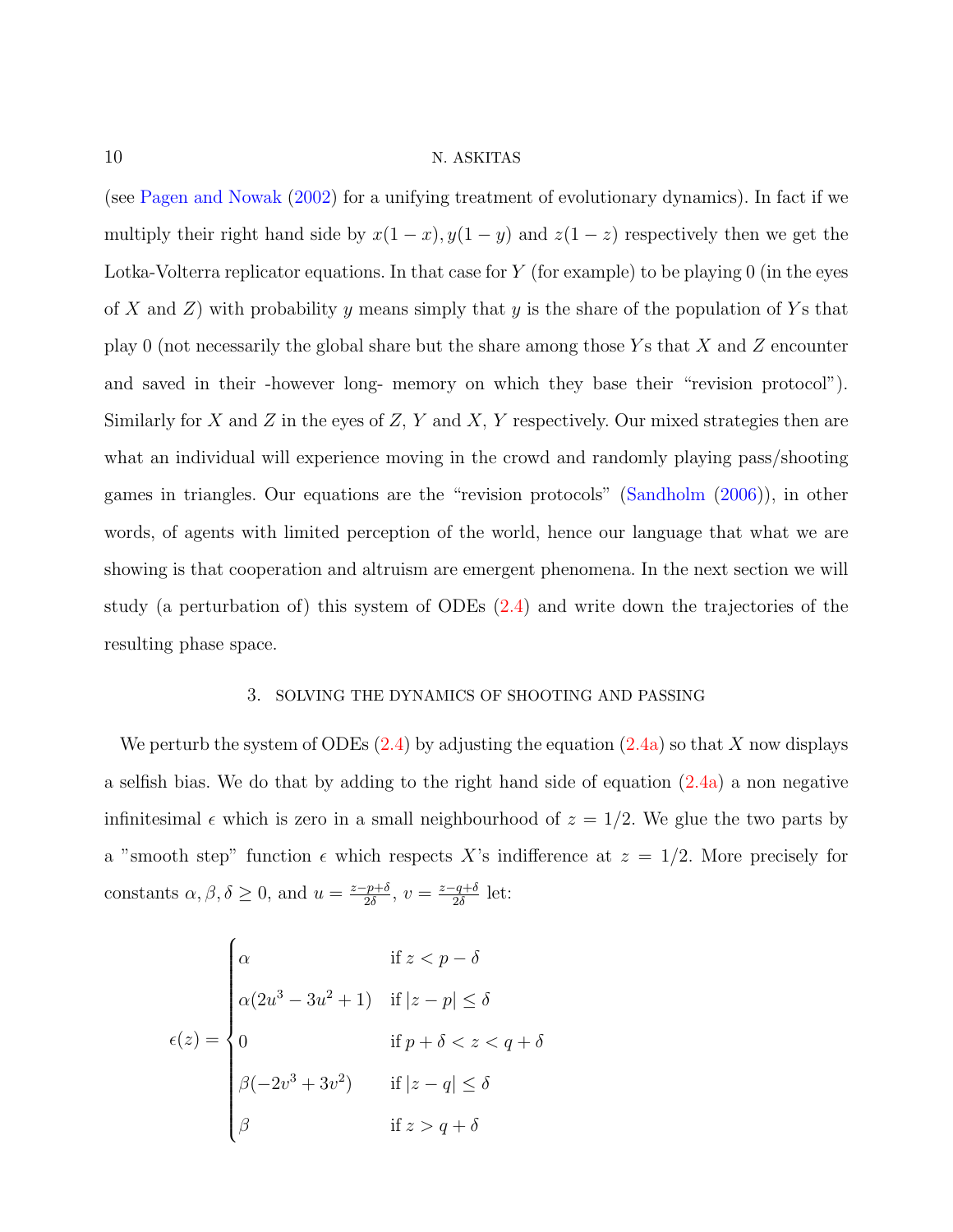The smooth step function looks as in Figure [2](#page-13-0) below.



<span id="page-13-2"></span><span id="page-13-0"></span>FIGURE 2.— The smooth step function  $\epsilon$ 

The important thing about  $\epsilon$  is that it is differentiable, non-negative and zero in a neighbourhood of  $z = 1/2$ . The actual values are unimportant. We can think of all parameters  $\alpha, \beta, \delta$  as infinitesimal quantities. We say that this bias of  $X$  is in the selfish direction because the new equation [\(3.2a](#page-13-1)) says that while X follows the gradient of increasing returns he shows an  $\epsilon$  bias in the direction of  $x = 1$  (the shooting direction and hence semantically the selfish one). Since we add  $\epsilon$  to the derivative  $(dx/dt)$  we insinuate that X displays an infinitesimal reluctance to moderate his shooting which is not an unnatural condition to hypothesize. The perturbed version of the the system of ODE's [\(2.4\)](#page-11-1) is then as follows:

<span id="page-13-1"></span>(3.2a) 
$$
\frac{dx}{dt} = 1 - 2z(t) + \epsilon,
$$
  
\n(3.2b)  $\frac{dy}{dt} = (2z(t) - 1)(1 - x(t)),$   
\n(3.2c)  $\frac{dz}{dt} = 2[x(t)(y(t) + 1) - y(t)]$ 

Using elementary methods equations  $(3.2a)$  and  $(3.2b)$  allow us to write y as a function of x  $(3.3a)$  and plugging that into equation  $(3.2c)$  we can write an implicit relationship of z and x [\(3.3b\)](#page-14-0):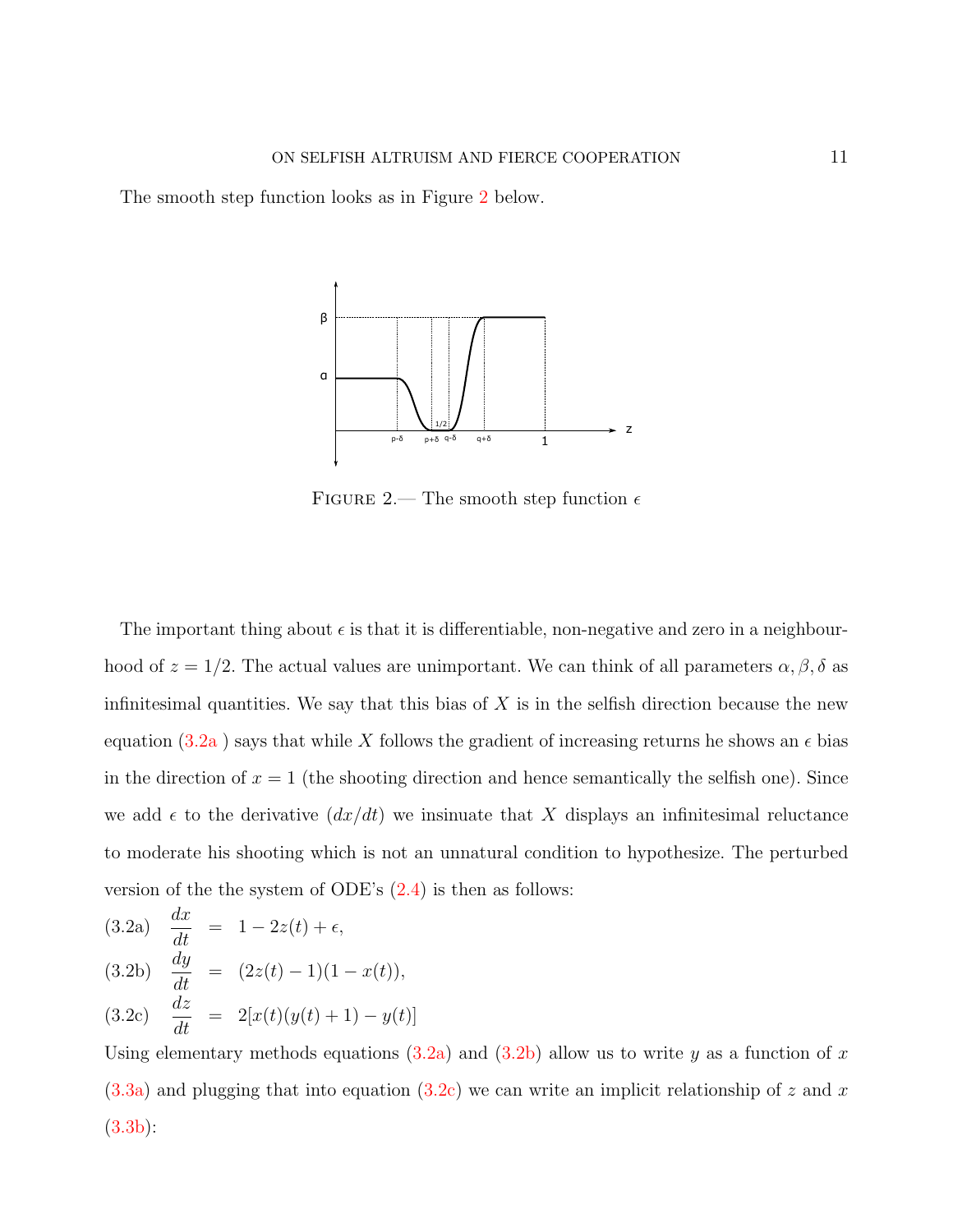<span id="page-14-0"></span>(3.3a) 
$$
y = \frac{1}{2}(1-x)^2 + \int^t (1-x(s))\epsilon(s) ds + c, c = \text{const.}
$$

(3.3b) 
$$
(1 - 2z + \epsilon)^2 = -(1 - x)^4 - 4(\lambda + 1)(1 - x)^2 + 8(1 - x) + \int^t [4(1 - x)^3 \epsilon + 2(1 - 2z + \epsilon) \epsilon'] ds + d, d = \text{const.}
$$

Equations [\(3.3a\)](#page-14-0) and [\(3.3b\)](#page-14-0) completely describe all trajectories in the phase space which stay in the interior of the unit cube of mixed strategies. On the boundary of the unit cube where at least one of the players plays a pure strategy the reduction of the system  $(3.2)$  to a 2-variable system describes the dynamics until we enter the interior of the unit cube again. Notice that for  $\alpha = \beta = 0$  (i.e.  $\epsilon = 0$ ) the trajectories of the phase space are concentric closed curves given by quartics projected onto the one parameter family of surfaces  $y = \frac{1}{2}$  $\frac{1}{2}(1-x)^2 + c.$ The motion on these closed trajectories is clockwise viewed from the positive y-axis.

The general idea of the behaviour of this system of ODEs, when  $\alpha \neq 0$  or  $\beta \neq 0$ , is that regardless of starting point  $x = x(0), y = y(0), z = z(0)$  its trajectory will revolve around  $x = y/(y + 1) \wedge z = 1/2$  with y increasing in the long run. From equation [\(3.3a](#page-14-0)) we see that since  $\epsilon$  is almost everywhere constant y and x will follow half-parabolas flatter than  $y=\frac{1}{2}$  $\frac{1}{2}(1-x)^2 + c$  when  $z < 1/2$  and slightly shifted towards  $y = 0$  and steeper and slightly shifted towards  $y = 1$  when  $z > 1/2$  with total net effect that y will increases. Figure [3](#page-14-1) schematically displays this:



<span id="page-14-1"></span>FIGURE 3.— y increases in time when  $\alpha \neq 0$  or  $\beta \neq 0$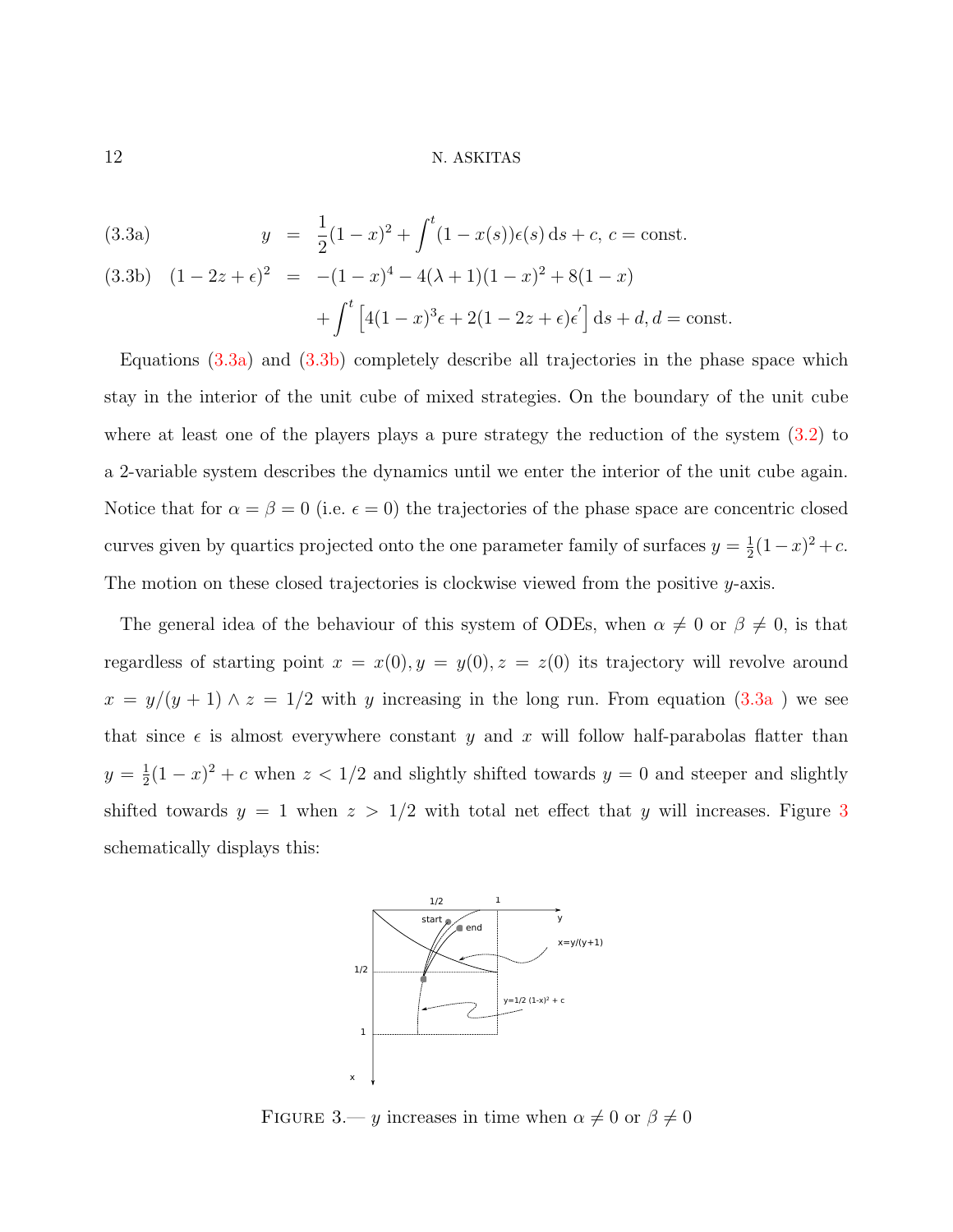For  $\alpha + \beta \neq 0$  the system has no analytic solutions (and a linearisation produces a Jacobian with zero eigenvalues) but using the Runge-Kutta method of numerical approximation of the solution (with local error in  $O(h^5)$ ) we can demonstrate the behaviour of the system. In Figure [4](#page-15-0) below we see how we reach the cooperative equilibrium when  $\epsilon > 0$  regardless of initial conditions. We orbit around the Nash equilibrium curve of the stage game just like in the non-perturbed case except now the orbit is not a closed curve. While we orbit around the Nash curve, y steadily grows until it hits the wall  $y = 1$ . At that point we truncate the system of three ODEs down to two because so long as Y sees no reason to reduce  $y$  we just need the dynamics of X and Z. The reduced system of two ODEs keeps on alternating with the full system (as y becomes equal to 1 again and again stays there for a while becomes somewhat smaller and back to 1 again). All the while x and z converge to  $1/2$ :



<span id="page-15-0"></span>FIGURE 4.— Using the classical Runge Kutta method (p. 180 of [Butcher](#page-18-3) [\(2008\)](#page-18-3)) to solve the system of ODE [2.4](#page-11-1) with  $x(0) = .3, y(0) = 1, z(0) = .7$  and  $\alpha = .1, \beta = .1, \delta = .01$  and  $h = .001$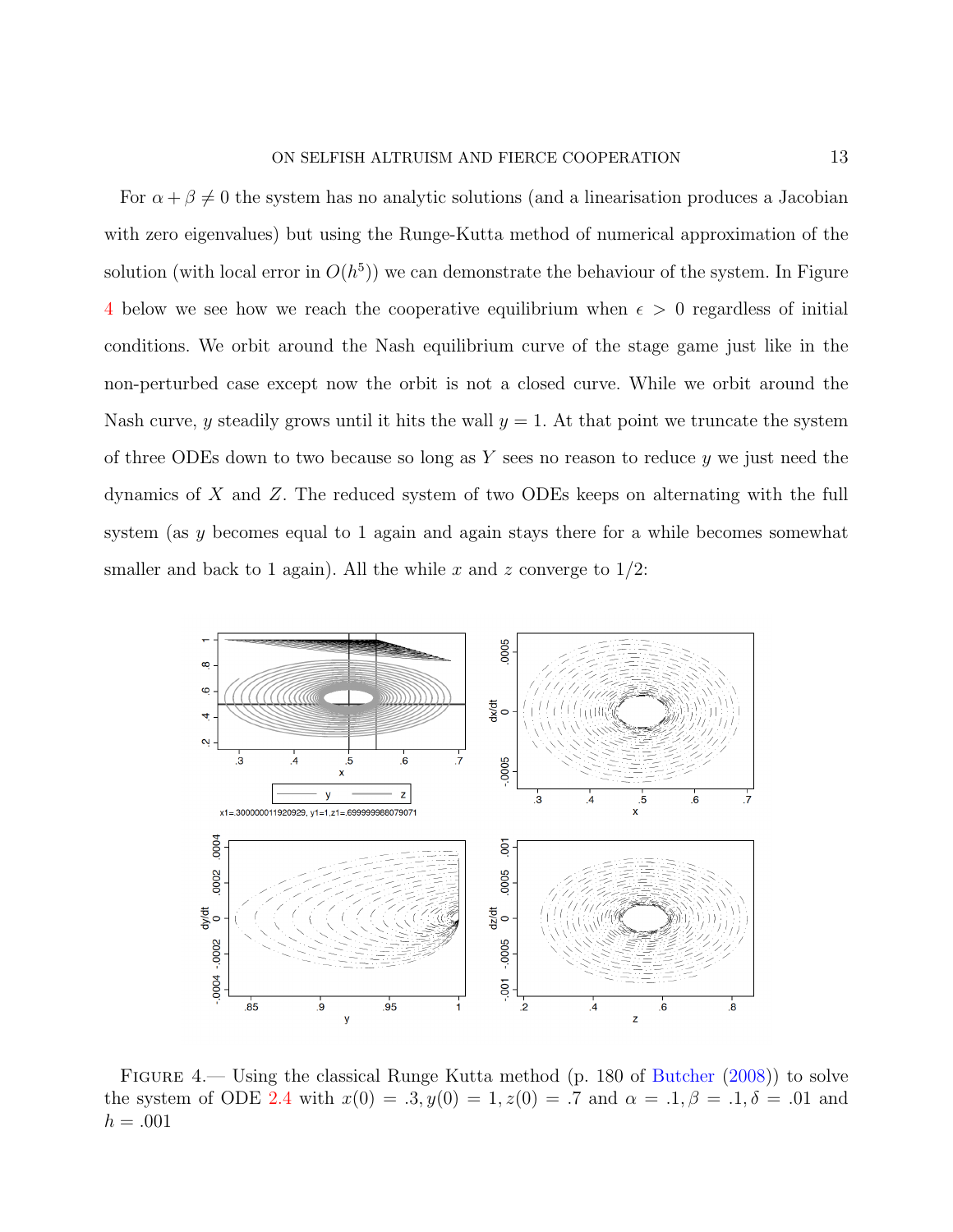Two remarks are in order here. First notice that our smoothness assumptions are not essential to our intended application and that hence our numerical approximation is not a weakness in our argumentation. Quite the opposite our computing algorithm shows that even weaker assumptions on the selfishness of  $X$  will lead to the ODE converging to the same cooperative equilibrium. For example even if we just theorise very mild displays of hyper-selfish reluctance of X to moderate his shooting we will still converge to the same sustainable cooperative equilibrium. The only thing that will change is the speed by which we approach it. Secondly notice that if we bias X with  $\epsilon < 0$  i.e. the altruistic direction the system will converge to the unsustainable equilibrium  $x = 0$  (X always passes),  $y = 0$  (Y always defects) and  $z = 1/2$  (see Figure [5\)](#page-16-0). This equilibrium is unsustainable because there is no chance of scoring for either  $X$ or Y and hence such species will not survive to tell us about it.



<span id="page-16-0"></span>FIGURE 5.— The system of ODE [2.4](#page-11-1) with  $x(0) = .3, y(0) = 1, z(0) = .7$  and  $\alpha = -.1, \beta =$  $-1, \delta = .01$  and  $h = .001$  converging to an unsustainable equilibrium.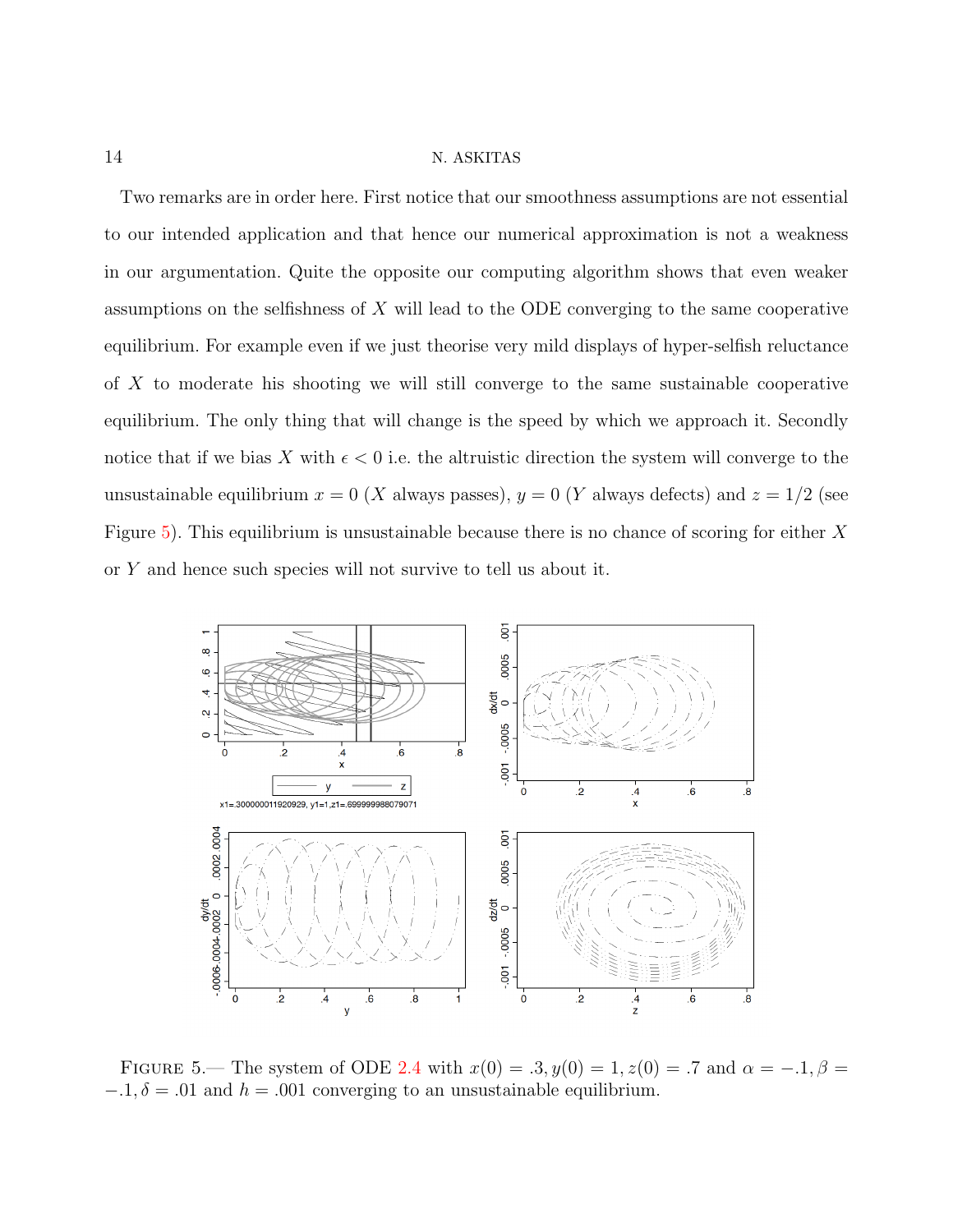#### 4. CONCLUDING REMARKS

Our matching-pennies, 3-player game is on the border of where PPAD and hence computational hardness is believed to start and hence any situation in which life and its agents are trying to compute and reach a Nash equilibrium may have a hard time reaching it in general. Nonetheless we believe that the triangle of two players in the presence of a predator<sup>[5](#page-17-0)</sup> is one of the fundamental blocks for furthering our understanding of "cooperation, altruism and selfsacrifice". Two-on-one fast breaks in soccer give us a toy example to understand these issues in a new if somewhat unorthodox way. Our soccer application is that if you are a coach you want your strikers to be intelligent enough to pass but selfish enough to shoot rather than pass. The defender/predator will take care of the rest and before you know it they will tiki-taka their way to super-cooperative dominance. We have shown that whenever the lead player is biased "in the selfish direction" (i.e. displays an even infinitesimal preference towards shooting rather than passing  $-\epsilon > 0$ .) the long term equilibrium is a cooperative and sustainable one where the lead player shares the ball fairly, the decoy (teammate) is perfectly devoted to the lead player and the predator/goalie flips a fair coin to allocate his defensive energies. The oppositely signed bias ( $\epsilon < 0$ ) leads to the other end of the stage game equilibrium line, where the lead player totally surrenders the ball to the decoy but the decoy is never there to receive it (ball possessor disappoints the decoy, decoy abandons ball possessor and ball possessor begs the decoy to come back in vain) and the predator flips a coin. That equilibrium is unsustainable and such triangles will perish as there is no chance of scoring. Purely statistically it is a lot more likely that the bias will be non-zero (a statement a mathematician would summarise by saying that "being biased is generic or transversal"). So, to recap, starting from randomly chosen initial states in the unit cube of mixed strategies, a non-biased system will orbit around the Nash

<span id="page-17-0"></span><sup>&</sup>lt;sup>5</sup>Note that even prisoner's dilemma, the "orthodox paradigm" for the study of cooperation, involves a (silent) third player: the interrogator. Its role is negligible of course because of the symmetry in the game. Our game is one in which the interrogator may discriminate...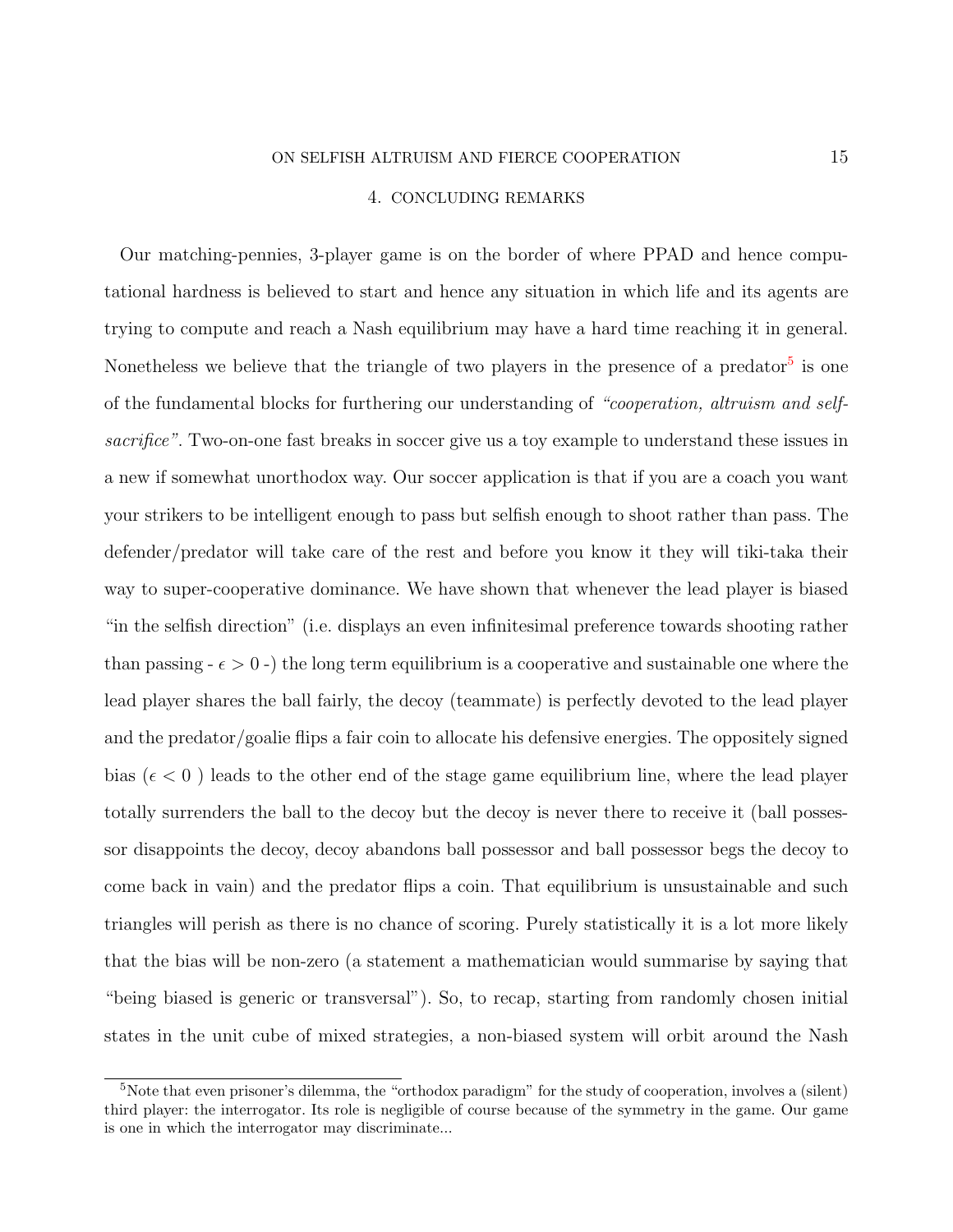equilibrium locus of the stage game in closed trajectories for ever, its aggregate phenotype oscillating between shooting and passing, decoying and defecting and guarding the ball or the pass while a negative bias will lead to unsustainable and hence perishable ends leaving us with only the positive bias ("in the selfish direction") which leads to cooperative and sustainable equilibria. We call the positive bias a selfish one because that is what the semantics would suggest i.e. because this is the direction where a shooter actively draws utility by shooting to score. It could be argued that such a bias is in the altruistic direction since the agent is not adapting fast enough when he ought to be doing so. Even so though one thing remains constant: it is still the only bias which leads to sustainable, and cooperative at that, equilibria. If we chose to call the positive bias an altruistic one then the negative bias would be a selfish one and lead to unsustainable triangles that perish. So our phenotypical conclusion is either that "selfish behaviours lead to cooperative equilibria" or that "altruism is evolutionarily fitter than selfishness"). In a world of perpetual oscillations between cooperation and defection semantics are bound to be blurry so in the presence of a predator (and we know that every life form has enemies) "selfish altruism" and "fierce cooperation" are far from contradictory pairs.

#### ACKNOWLEDGEMENTS

I was inspired by talks on biology and economics by Andrew Oswald whom I would like to also thank for discussions, comments and readings of earlier versions along with Kostas Tatsiramos and Lorens Imhof.

#### REFERENCES

- <span id="page-18-3"></span><span id="page-18-0"></span>BOWLES, S. AND H. GINTIS (2011): A Cooperative Species, Princeton University Press.
- <span id="page-18-1"></span>BUTCHER, J. C. (2008): *Numerical Methods for Ordinary Differential Equations*, John Wiley & Sons, Ltd.
- Clark, A. E. and A. J. Oswald (1998): "Comparison-concave utility and following behaviour in social and economic settings," Journal of Public Economics, 70, 133155.
- <span id="page-18-2"></span>DASKALAKIS, C. AND C. H. PAPADIMITRIOU (2005): "Three-player games are hard," Electronic Colloquium on Computational Complexity, 139, 81–87.